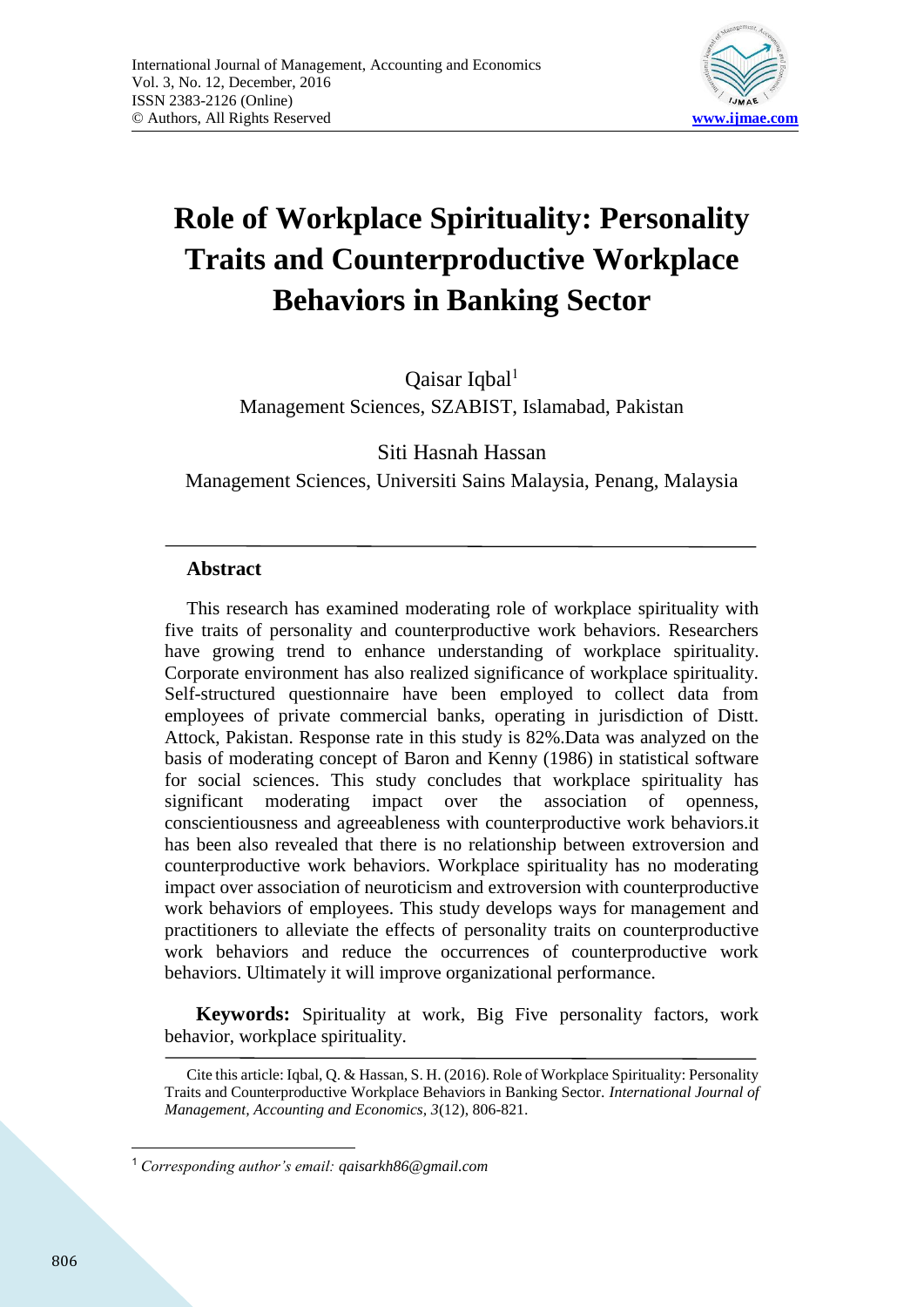

# **Introduction**

Counterproductive work behaviors are prevalent in workplace. Counterproductive work behaviors are not only costly to organization but are also harmful to employee's growth. Academic researchers and practitioners are showing great concern over ways to abolish impact of counterproductive work behaviors or prevent it occurrence. Contemporary research has been conducted to analyze impact of personality over counterproductive work behaviors and significant linkages have been found.

Contemporary management researchers have established linkage between spirituality and management. Academic researchers and practitioner now realized importance of spirituality as predictor of organizational commitment and employee's performance. Spirituality is assumed to be at individual level. It does not take into account workplace itself in its domain. There is consensus among researchers that if properly implemented workplace spirituality may control behavior of employees at workplace. Workplace spirituality may mitigate and remove injuries to mental health of employees. Workplace spirituality may play its role in the development of self-esteem. Spirituality has also positively correlated to the satisfaction of employees.

Workplace spirituality has considered as hot topic for researchers since last decade. There is great focus over the meaning and experience of workplace spirituality. From management perspective, there is emphasis over the engagement of employees. Heavy progress has been made to understand workplace spirituality. There is lacking of research where workplace spirituality has been discussed as moderator to effect personality and work behavior of employees.

Besides keeping personality traits on one side, management can create more relax and effective working environment by bringing and promoting spirituality in workplace. Spiritual working environment cover relatedness, delivers sense of purpose, promotes a positive working environment among personnel and ultimately develops functioning of organization. Researchers postulate that employees and organizations go side by side until their interest is common. Thus, it is of high importance form management point of view to build a business model which may enforce employees to be loyal with their organizations.

# **Literature Review**

# *Personality*

There is no consensus among researchers regarding five dimensions of personality. Literature on personality suggests that five personality dimensions, big five or five factor model has been employed by academic researchers to investigate its role. These five traits of personality are conscientiousness, agreeableness, and openness to experience, extraversion and neuroticism. Conscientiousness is defined as an extent to which individual is diligent, efficient, organized and hard working. Agreeableness talks about kind, cooperative, selfless and generous nature of personality. Openness to experience is concerned how much individual is ready to face new challenges and innovative tasks. Extraversion people are very outgoing, social and positively communicate with others in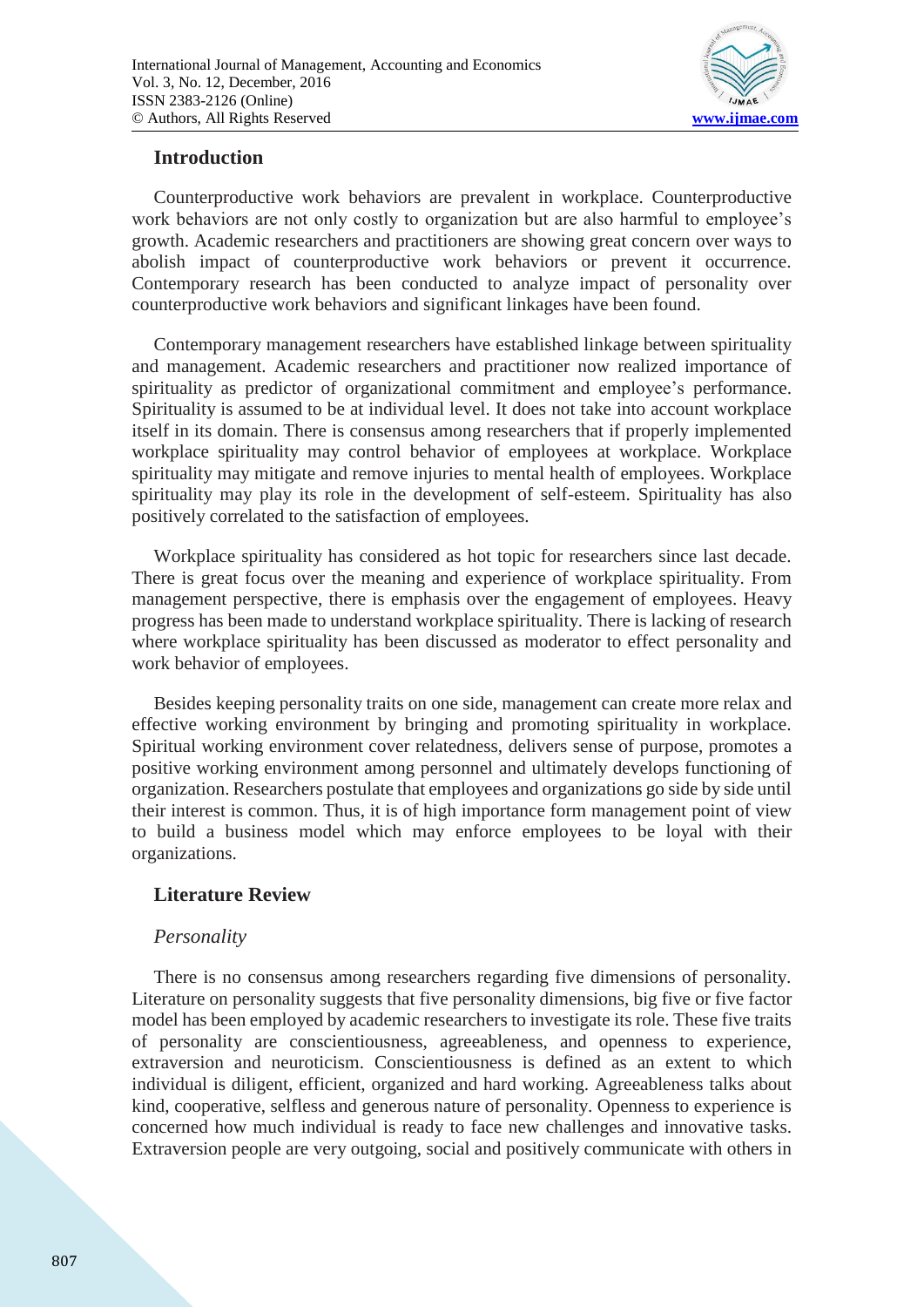

their life. Neuroticism is opposite to emotional stability. Emotionally stabled people remain self-confident, cool and calm in their dealings (Barrick & Mount, 1991; Jesus F Salgado, 1997; Van der Walt, Meiring, Rothmann, & Barrick, 2002).

There are strong research evidences about five traits of personality as highly predictors of counterproductive workplace behavior. Agreeableness has been revealed to be the best interpreter of counterproductive workplace behavior. People with low agreeableness are revengeful and inconsiderate. Their interpersonal dealings are full of conflict and discordance. Neuroticism has been publicized as positive correlated with counterproductive workplace behavior. People with low emotional stability are anxious, stress-prone and unhappy to interact with others. Thus emotional stability has clear linkages with counterproductive workplace behaviors (Barrick, Mount, & Judge, 2001; Berry, Ones, & Sackett, 2007; Cullen & Sackett, 2003; Douglas & Martinko, 2001; Hurtz & Donovan, 2000; Jensen‐Campbell & Graziano, 2001; M. Mount, Ilies, & Johnson, 2006; Ones, Viswesvaran, & Schmidt, 1993; Sackett, Berry, Wiemann, & Laczo, 2006; Jesus F Salgado, 2002).

Conscientiousness and agreeableness is strong positive predictor of job performance. Openness to experience and extraversion has been seen with no impact or with negative influence over job performance. Agreeableness people are generous, selfless, courteous, good-natured and cooperative. These People go against others with characteristics of altruism and antagonism. Agreeableness is a strong predictor of helping behavior. Agreeableness has direct connection with workplace performance. Conscientiousness deals with impulse-control smoothing task and goal-behavior such as following norms and rules, planning, organizing, and prioritizing tasks and thinking before acting. Conscientiousness people are highly responsible, devoted, organized, and hard worker. Conscientiousness is a strong predictor of job satisfaction (Barrick & Mount, 1991; Barrick et al., 2001; Barrick, Stewart, Neubert, & Mount, 1998; Hogan, 1996; O. P. John & Srivastava, 1999; Liao & Chuang, 2004; Witt, Burke, Barrick, & Mount, 2002).

All five traits of personality are related to some aspects of spirituality. This statement goes against propositions that only agreeableness and conscientiousness are only associated with spirituality. Some researchers have examined personality and spirituality as independent constructs while others have conceptualized spirituality as a dimension of personality. Most academic researchers have used five factor model of personality in their research associated with relationship of personality and spirituality. There are research evidences about positive strong association of agreeableness and conscientiousness with spirituality. Researchers also claim openness to experience as personality dimension most concerned with spirituality. There are no evidences available for association of extroversion and neuroticism with spirituality. McCrae (1999)and researchers have conceptualized it very significant to investigate which dimensions of personality are connected to which aspects of spirituality (Lazar, 2016; Piedmont, 1999; Saroglou, 2002).

Keeping in mind time and cost incurred by organization during a recruitment process it is imperative to use some personality measure to access the suitability of candidates. Management must make use of personality measure in personnel selection in order to make sure candidates with rights qualities. Extent literature review suggests that there is varying impact of personality over job performance. This differing attitude of personality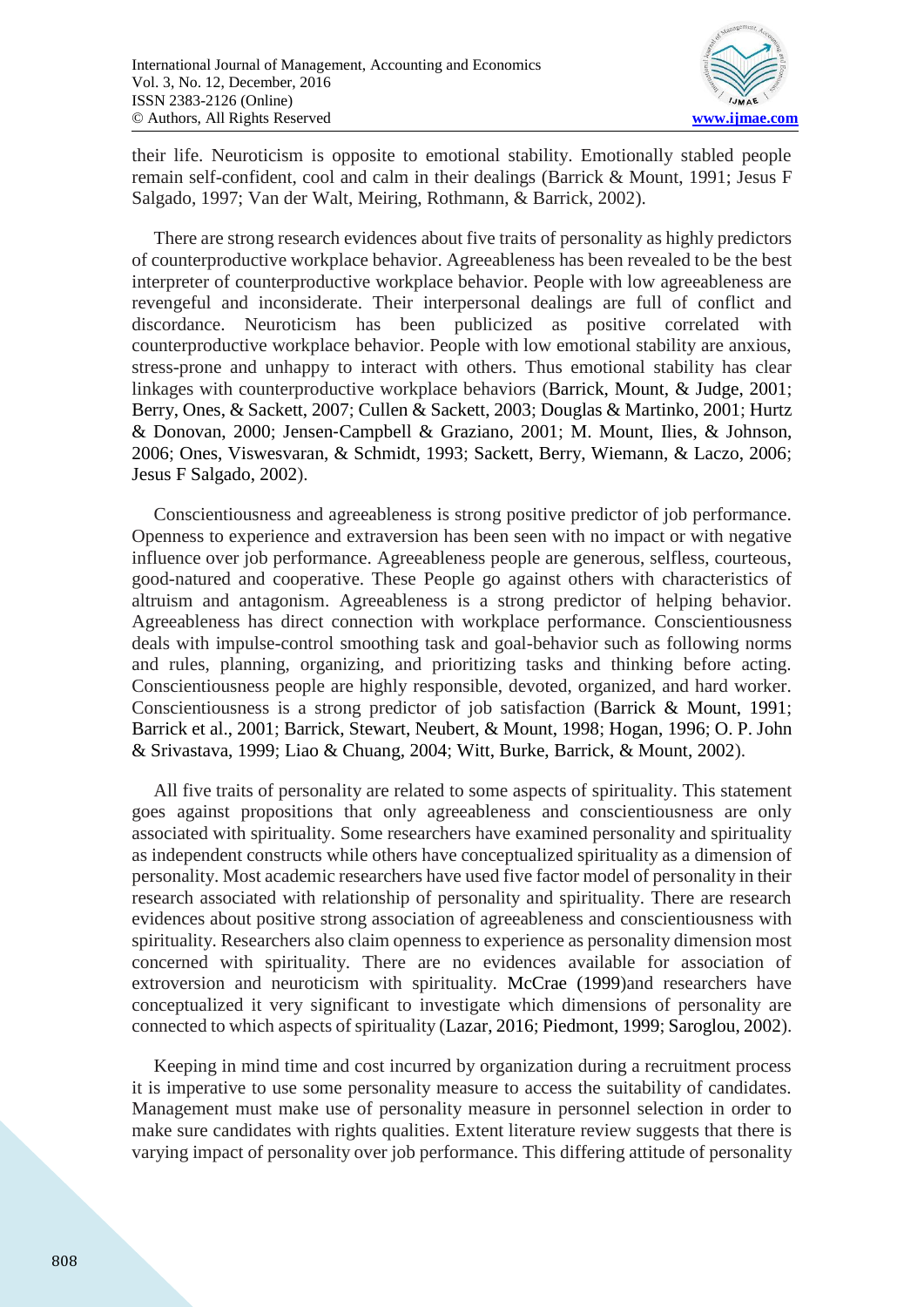

may refer to the job type and context of research studies. This variability of personality is very considerate for agreeableness and emotional stability traits. A meta-analysis study concludes that agreeableness, emotional stability and conscientiousness are strong predictors of team performance.in a working team environment, neuroticism, agreeableness and conscientiousness have strong positive impact over job performance (Barrick & Mount, 1991; Furnham & Fudge, 2008; Hough, 1992; Hurtz & Donovan, 2000; M. K. Mount, Barrick, & Stewart, 1998; Jesús F Salgado, 2003; Tett & Burnett, 2003; Tett, Jackson, & Rothstein, 1991; Thoresen, Bradley, Bliese, & Thoresen, 2004).

# *Workplace spirituality*

There is lacking of consensus among researchers over definition of spirituality. However on the basis of conceptualization and modern-age definitions of spirituality, it has been classified as multidimensional and multilevel phenomenon. Spirituality is based on three principles;

- a unifying force or energy which is present in the nature of everything
- this force exists within each of us
- we are all gifted of experiencing this power

Spirituality has been defined as a force that boosts us outside ourselves and our narrow self-interests.it is most kind of all forces. Spirituality helps us to see our relations and the world beyond ourselves (Ashmos & Duchon, 2000; Pandey & Gupta, 2008).

To conceptualize spirituality, there is differentiation between immanent and transcendent. Immanent refers to the personal and ordinary desires of employees. Immanent constitutes of those that fulfill our status, income, security, accomplishment and so on. Transcendent is concerned with motivations, principles, and work related interest that go beyond our self. In management literature, spirituality has been defined from three angles first, in the context of personal terms second, emphasize on the applied aspects of spirituality and third is concerned with characteristics of spiritual organization. On the basis of these three contexts, spirituality has been defined as an instinctive and universal search for superior meaning in one's life. Spirituality at workplace involves a desire to do something that is useful for others and to be associated with an honorable community. When individual integrates his inner life with his/her professional role in the service of a greater good, it is spirituality at workplace (Ashar & Lane-Maher, 2004; Schmidt-Wilk, Heaton, & Steingard, 2000; Thompson, 2000).

Spirituality in workplace is about feeling of employees to see their job as a spiritual path, as an opportunity to do something for the betterment of others and progress personally. There are five dimensions of workplace spirituality. These dimensions are enjoyment at work, alignment with organizational values, sense of community, and sense of contribution to the society and satisfaction of inner life. Workplace spirituality teaches employees to be more compassionate and concerned with colleagues, subordinates, bosses and customers. Workplace spirituality emphasizes being true to oneself and express reality to others.it refer to employees to be more careful about their values in the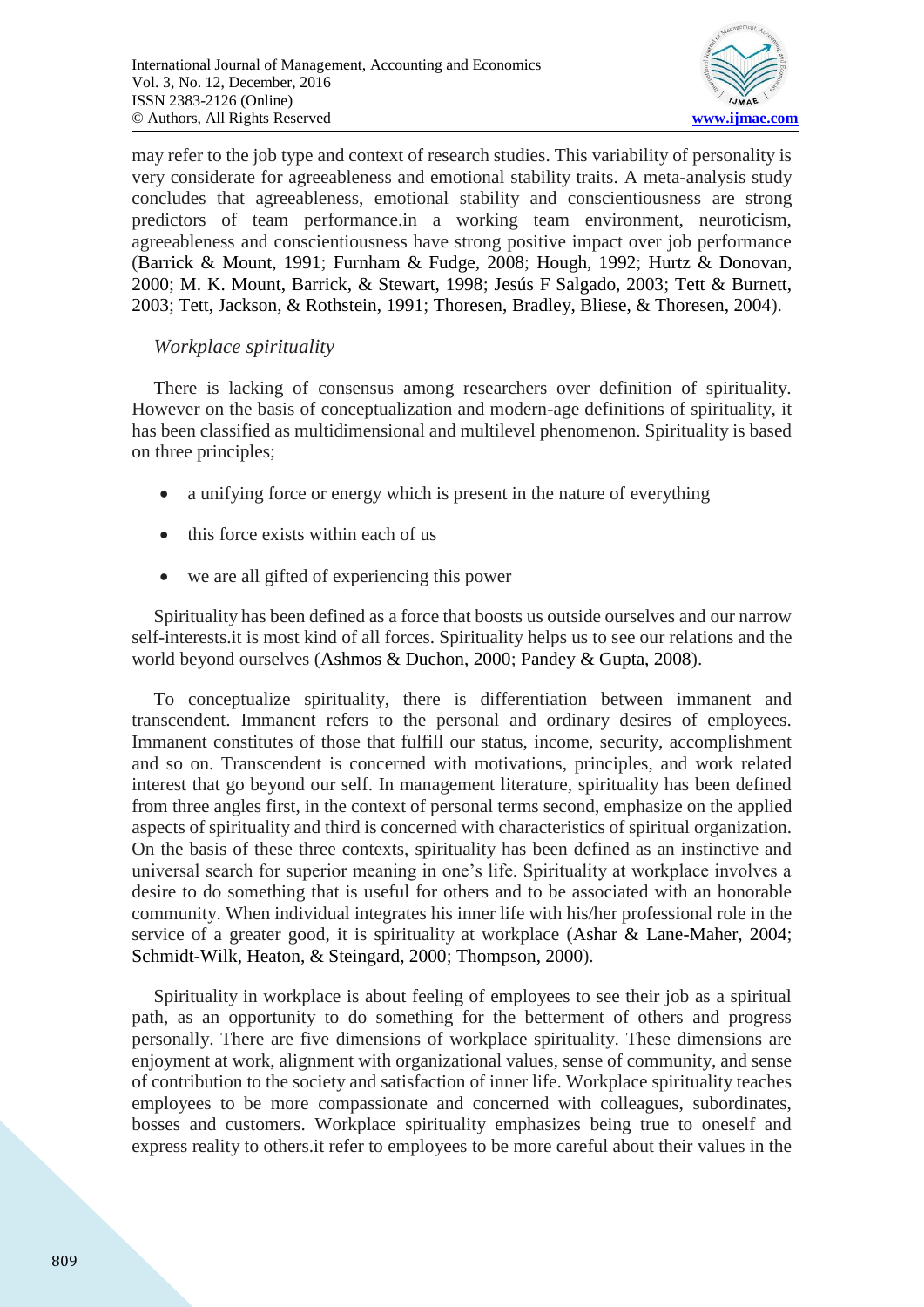

workplace. Workplace spirituality has impact over behaviors of employees as organizational commitment, motivation and organizational performance. Organizations with higher spirituality show high performance than those without it on the basis of growth and efficiency (Neal, 1997; Pandey & Gupta, 2008; Rego, Cunha, & Oliveira, 2008).

There are research evidences about prevalent nature of spirituality within organizations of United States. Employees always seek for values, support and meaning in their jobs. Spirituality is very useful to both organizations and employees. Spirituality has been seen to be a strong predictor of job satisfaction, organizational commitment, turnover intentions and intrinsic motivation.in the presence of spirituality employees perform better because of increased motivation and meaning in their job. Besides main effects, spirituality has been studies as moderator. Spirituality plays its role buffering the impact of stress in working environment. Employees facing stress may behave differently depending upon level of their spirituality. Ultimately, spiritual employees may take problems and difficulties in their working environment as opportunities and challenges for personal growth rather than obstacles. There is redundant literature available about association of religiosity and personality. But, literature is lacking about interplay of spirituality and personality traits. Spirituality has a positive correlation with agreeableness, extraversion, openness to experience and conscientiousness. Spirituality has negative association with neuroticism (Cash & Gray, 2000; Garcia‐Zamor, 2003; Kim & Seidlitz, 2002; Milliman, Czaplewski, & Ferguson, 2003; Saroglou, 2002; Zinnbauer, Pargament, & Scott, 1999).

# *Counterproductive Workplace Behavior*

Bad behaviors of employees in workplace are not new, however research regarding deviance behavior is new. There is long rich history when employees start performing behaviors to hurt their coworkers and their organizations. Counterproductive work behaviors refer to behaviors of employees that are harmful to organization directly by affecting its operations or property or by hurting others employees in a way that will reduce their effectiveness. These behaviors affect organization and all stakeholders including customers, colleagues, and supervisors. There are types of counterproductive work behaviors-counterproductive work behaviors targeting individuals counterproductive work behaviors-I and counterproductive work behaviors aimed at organization counterproductive work behaviors-Counterproductive work behaviors-I takes workplace shooting into its domain. Organizational retaliatory behaviors, time banditry and employee theft comes in the arena of counterproductive work behaviors-O. There are two types of counterproductive work behaviors-O- property deviance and production deviance (Fox, Spector, & Miles, 2001; Ketchen, Craighead, & Buckley, 2008; Klotz & Buckley, 2010; LeBlanc & Barling, 2005; Spector et al., 2006).

Behaviors have been classified into active behavior and passive behavior. Active forms of counterproductive work behaviors require some sort of behavior but passive form is confined to employee's dormancy. Abuse against others, theft and sabotage are included in active form of behavior whereas production deviance and withdrawal behaviors come under passive form of behavior. Counterproductive work behaviors has been categorized into five types-abuse against others, production deviance, sabotage, withdrawal and theft.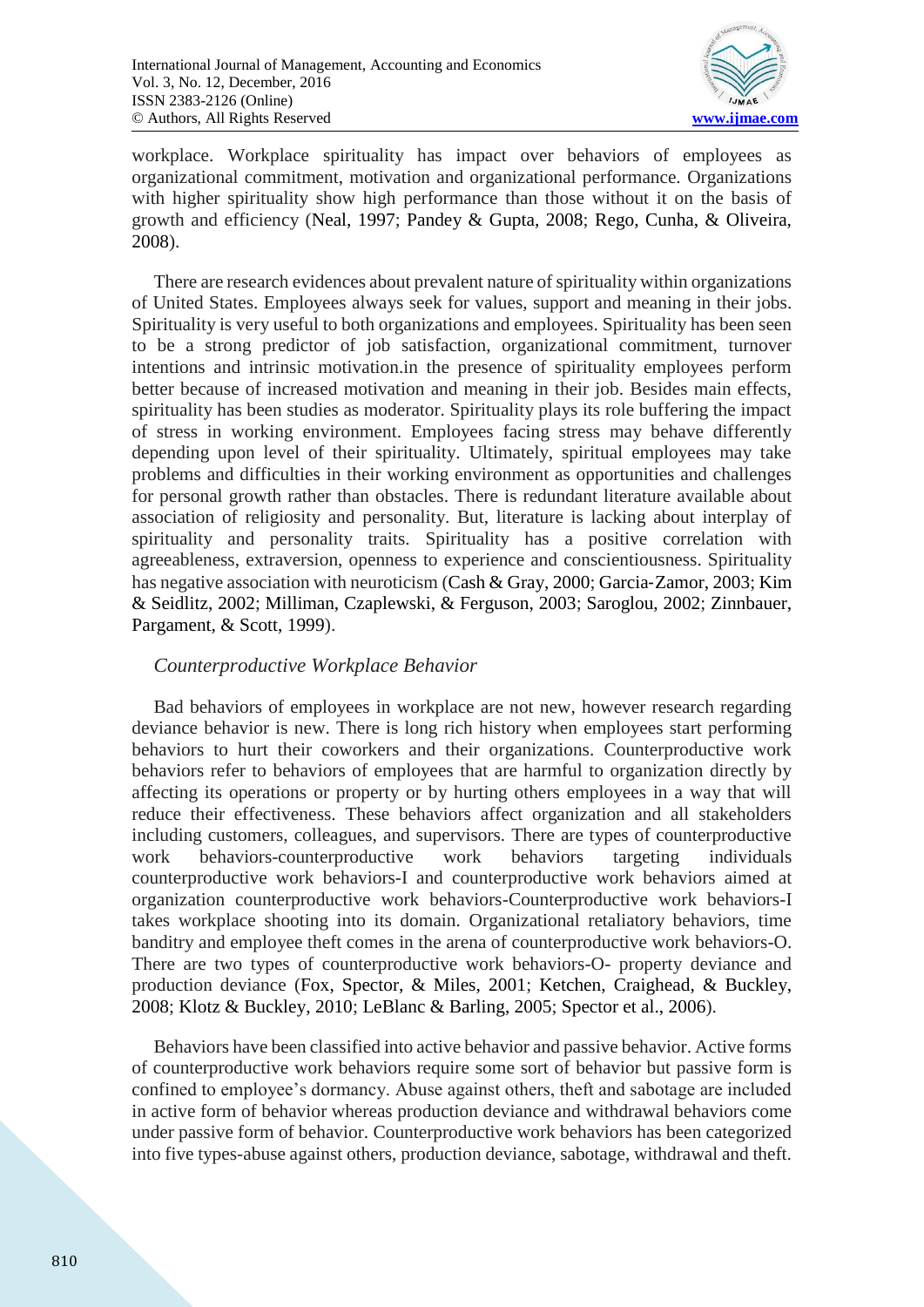

All these five types of counterproductive work behaviors are differently related to others variables. Abuse against others is those behaviors which affect others psychologically and physically in organization. Range of its severity is from simply ignoring to hitting or pushing someone. When employees deface or destroy of organization, it is called sabotage. Theft is concerned with stealing or taking property of organization or another individual. Whenever employees intentionally fail to accomplish a task on time it comes under the umbrella of production deviance. There is clear distinction between property deviance and production deviance of counterproductive work behaviors-organization. Property deviance is concerned with intentionally and illicitly taking or damaging property and equipment of company to home. Production deviance is associated with behaviors that go against norms of organization.it constitutes of demarcating minimum required quality and quantity of output and efforts anticipated of workers (Buss, 1962; Hollinger & Clark, 1982; Robinson & Bennett, 1995; Spector et al., 2006).

Counterproductive work behaviors have two additional dimensions i.e. social undermining and horseplay. These two dimensions have not been mentioned in Spector et al. (2006) work. Horseplay consists of those behaviors which are non-malicious but make work environment livelier and entertaining. Examples of horseplay are using of internet for non-work related purpose, engaging in gossip and joking for the purpose of entertainment. Horseplay has significant linkages to the boredom. Social undermining are behaviors which harm reputation, success and interpersonal relations of target employee (Bruursema, 2007; Duffy, Ganster, & Pagon, 2002).

Counterproductive work behaviors may or may not include playing hard pranks, harassment/cursing at others at work, window-dressing in preparation of expense reports, harming other's work and theft. Literature review conclude that deviance, destructive, unruliness and antisocial behaviors are all linked to the counterproductive work behaviors and are very pervasive and costly to both organizations and employees.58% of women have reported facing harassing behaviors and 24% have reported for sexual harassment at work.25% of organizations have fired employees for misusing internet in workplace in united states.95% of organizations have shown concern over theft and sabotage behaviors of employees (Case, 2000; Giacalone, Riordan, & Rosenfeld, 1997; Ilies, Hauserman, Schwochau, & Stibal, 2003; Robinson & Bennett, 1995).

Organizations and employees bear pervasive and costly consequences because of counterproductive work behaviors of employees. These consequences have forces researchers to investigate antecedents of counterproductive work behaviors. Extent literature presents subtle evidences for the linkages of counterproductive work behaviors with personality characteristics i.e. five traits of personality of employees. Literature review also suggests some personality characteristics to be the antecedents of counterproductive work behaviors. Extent literature review has suggested associations between job satisfaction, personality, negative emotions, stress, abusive supervision, justice, boredom and counterproductive work behaviors -O. Five big have been tested in various studies across different countries and culture but its results fairly remains stable. Conscientiousness I is a strong predictor of job satisfaction both in western and Asian context. Five traits of personality has been also analyzed as predictor of counterproductive work behaviors. There is strong positive impact of consciousness over counterproductive work behaviors. Agreeableness has strong correlation with counterproductive work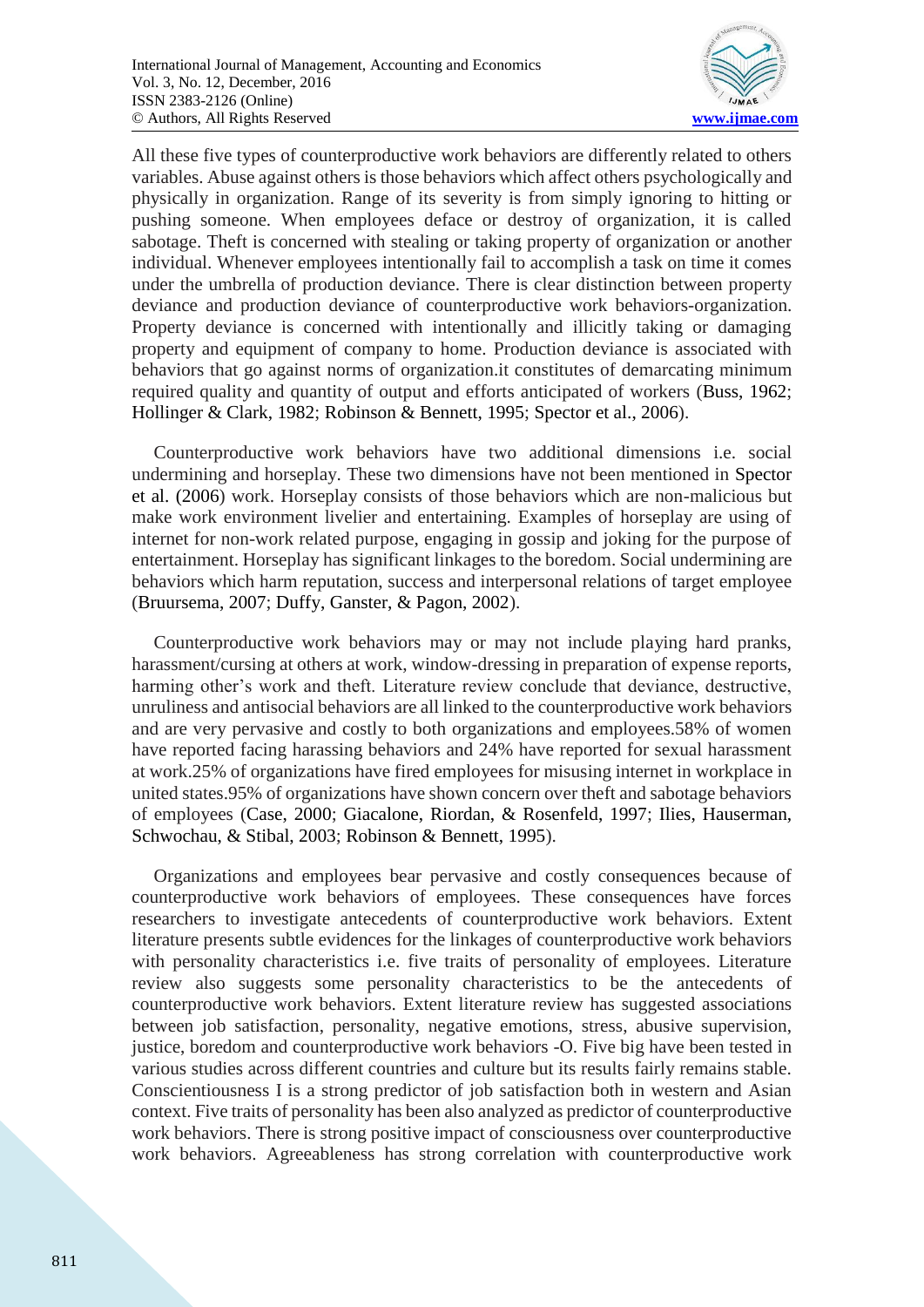

behaviors-I and conscientiousness is strongly positively associated to counterproductive work behaviors-O.these behaviors may disturb employees and increase job dissatisfaction which will ultimately trigger counterproductive work behaviors. This study infers that five traits of personality have significant impact over counterproductive work behaviors(Berry et al., 2007; Dalal, 2005; Fox et al., 2001; McCrae & Terracciano, 2005; M. Mount et al., 2006; M. K. Mount & Barrick, 1995; Jesus F Salgado, 2002; Smithikrai, 2007; Spector & Fox, 2002; Spector et al., 2006; Tepper, Duffy, & Shaw, 2001).

## *Research Gap*

Workplace spirituality is currently very exciting topic in management research.it is concerned with spirit at workplace and performance of both employees and organizations. Exploration of practical implications of workplace spirituality is very useful from management perspective. Three W and how scenario can be used to investigate role of workplace spiritualty. Ultimately, it will drive us to new horizon of research creating beneficial ways for both individuals and organizations.

Extent literature review suggests that no work has been conducted so far to study inter play of workplace spirituality with five big of personality and counterproductive workplace behavior. The integration of workplace spirituality, personality traits and counterproductive workplace behaviors will enrich knowledge and understanding in the management library.it will further open news ways of research ultimately improvise performance of both employees and organizations.

## *Research Questions*

Whether workplace spirituality moderates all five traits of personality and counterproductive workplace behavior or not?

# *Hypothesis Development*

**H1:** *Workplace spirituality moderates association of Openness and Counterproductive Work Behaviors*

**H2:** *Workplace spirituality moderates association of Conscientiousness and Counterproductive Work Behaviors*

**H3:** *Workplace spirituality moderates association of Extroversion and Counterproductive Work Behaviors*

**H4:** *Workplace spirituality moderates association of Neuroticism and Counterproductive Work Behaviors*

**H5:** *Workplace spirituality moderates association of Agreeableness and Counterproductive Work Behaviors*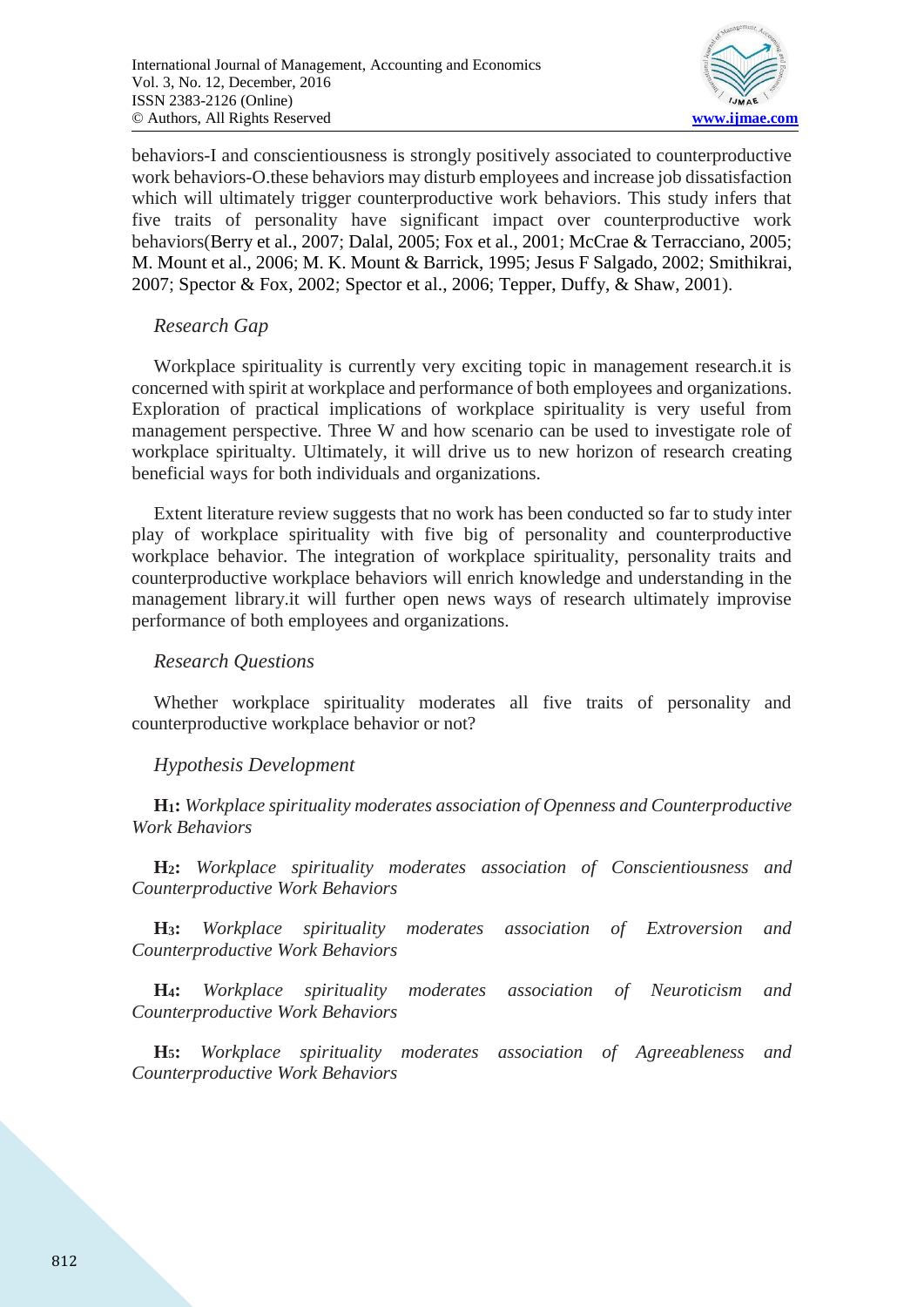



# **Research Methodology**

# *Research Design*

Moderation technique of Barron and Kenny (1986) has been employed to perform data analysis in statistical software for social sciences. According to Barron and Kenny (1986), moderation exits if following three conditions are fulfilled;

- 1. Independent variable has significant association with dependent variable.
- 2. Moderator has significant relation with dependent variable.
- 3. Interaction term of independent variable and moderator significantly forecasts dependent variable.

## *Instrument Development*

Measurement scale employed in this study has been already published in international journals. A pilot test was run to check their reliability of this scale. References of this scalealong with their Chronbach Alpha value are given below;

Counterproductive Workplace Behavior

Counterproductive work behavior has been measured by32-items scale developed by Spector et al. (2006).Cronbach's Alphavalue of counterproductive work behavior is 0.906.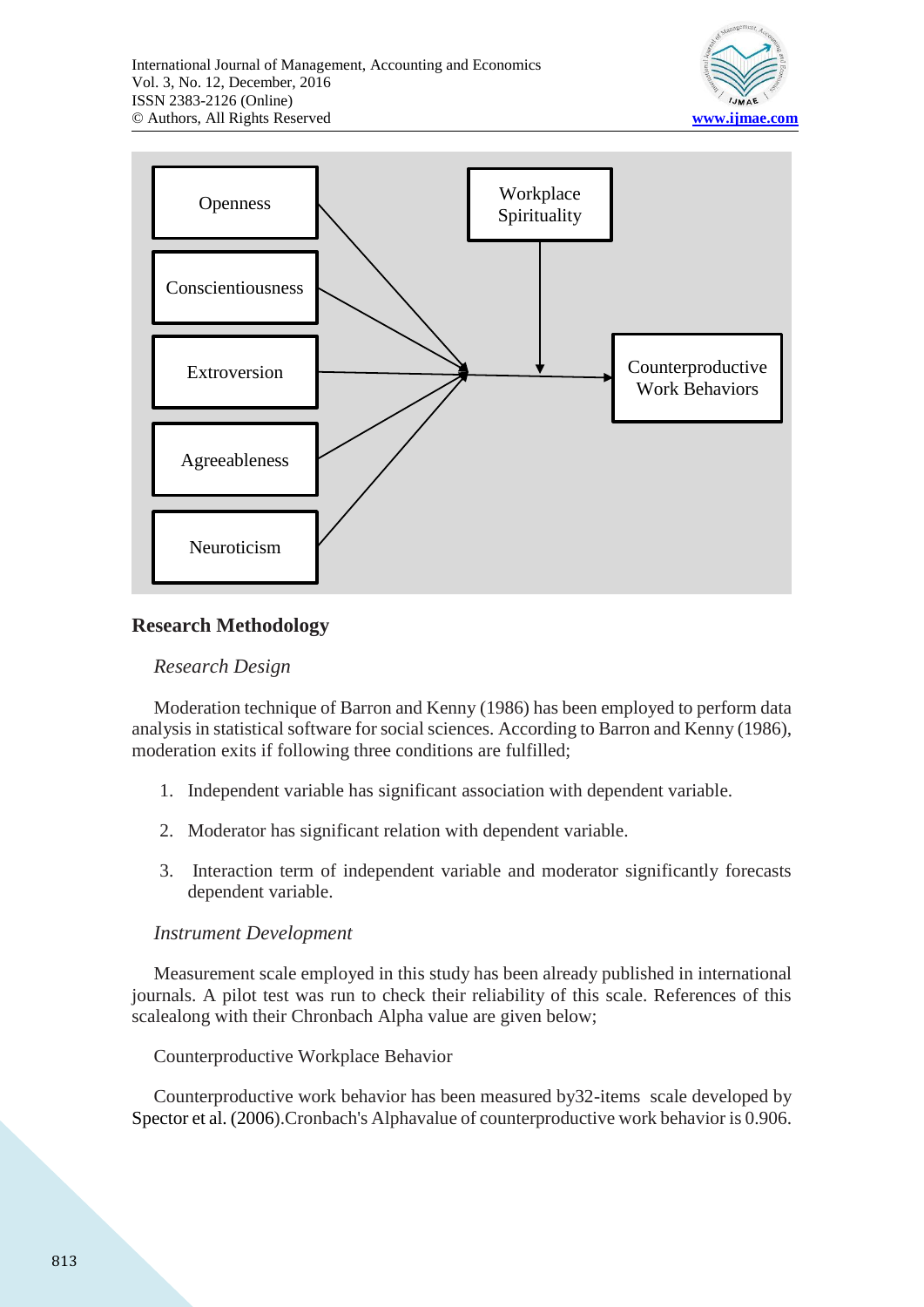

## Personality

Five traits of personality has been measured by Big Five Inventory,44-items scale developed by O. John, Donahue, and Kentle (1991). Cronbach's Alpha value of five traits of personality extraversion, agreeableness, conscientiousness, neuroticism and openness to experience are 0.560, 0.580, 0.586, 0.550, and 0.656respectively..

# Workplace Spirituality

Scale developed by (Ashmos & Duchon, 2000) has been employed to measure workplace spirituality. Cronbach's Alpha value of this scale is 0.692.

# *Population and Sample*

Population of this study is employees working in private commercial banks of Pakistan. Using facility of Google Docs, an online questionnaire link was created to collect viewpoints of these employees.

# *Sampling Technique*

Convenient sampling technique was used to collect data from employees. Employees working in branches in the vicinity of District Attock were approached by sending them questionnaire in email. Large two banks, employees of MCB Bank Ltd and HBL have participated in this study with open hearts. Response rate of this study is 82%.

# **Data Analysis**

| Model                                       |                 | R Square | <b>Adjusted R Square</b> | Std. Error of the<br>Estimate |  |  |
|---------------------------------------------|-----------------|----------|--------------------------|-------------------------------|--|--|
|                                             | $0.705^{\rm a}$ | 0.497    | 0.488                    | 7.87396                       |  |  |
| a. Predictors: (Constant), INTR1, WPS, OPEN |                 |          |                          |                               |  |  |

Table 1. Model Summary

| Model        |                            | Unstandardized |            | Standardized |          |       |  |
|--------------|----------------------------|----------------|------------|--------------|----------|-------|--|
|              |                            | Coefficients   |            | Coefficients |          | Sig.  |  |
|              |                            | B              | Std. Error | Beta         |          |       |  |
|              | (Constant)                 | 196.473        | 19.791     |              | 9.927    | 0.000 |  |
|              | <b>WPS</b>                 | $-2.968$       | 0.391      | $-1.647$     | $-7.592$ | 0.000 |  |
|              | <b>OPEN</b>                | $-22.784$      | 3.509      | $-2.951$     | $-6.492$ | 0.000 |  |
| <b>INTR1</b> |                            | 0.392          | 0.068      | 3.230        | 5.777    | 0.000 |  |
|              | a. Dependent Variable: CWB |                |            |              |          |       |  |

From table 1 and 2, R square = 0.497,  $\beta = 0.392$  and  $\rho < 0.05$ , value of  $\beta$  turns positive when interaction term of openness to experience and work spirituality relate with counterproductive work behavior. Hence there is moderation and  $H_1$  is accepted.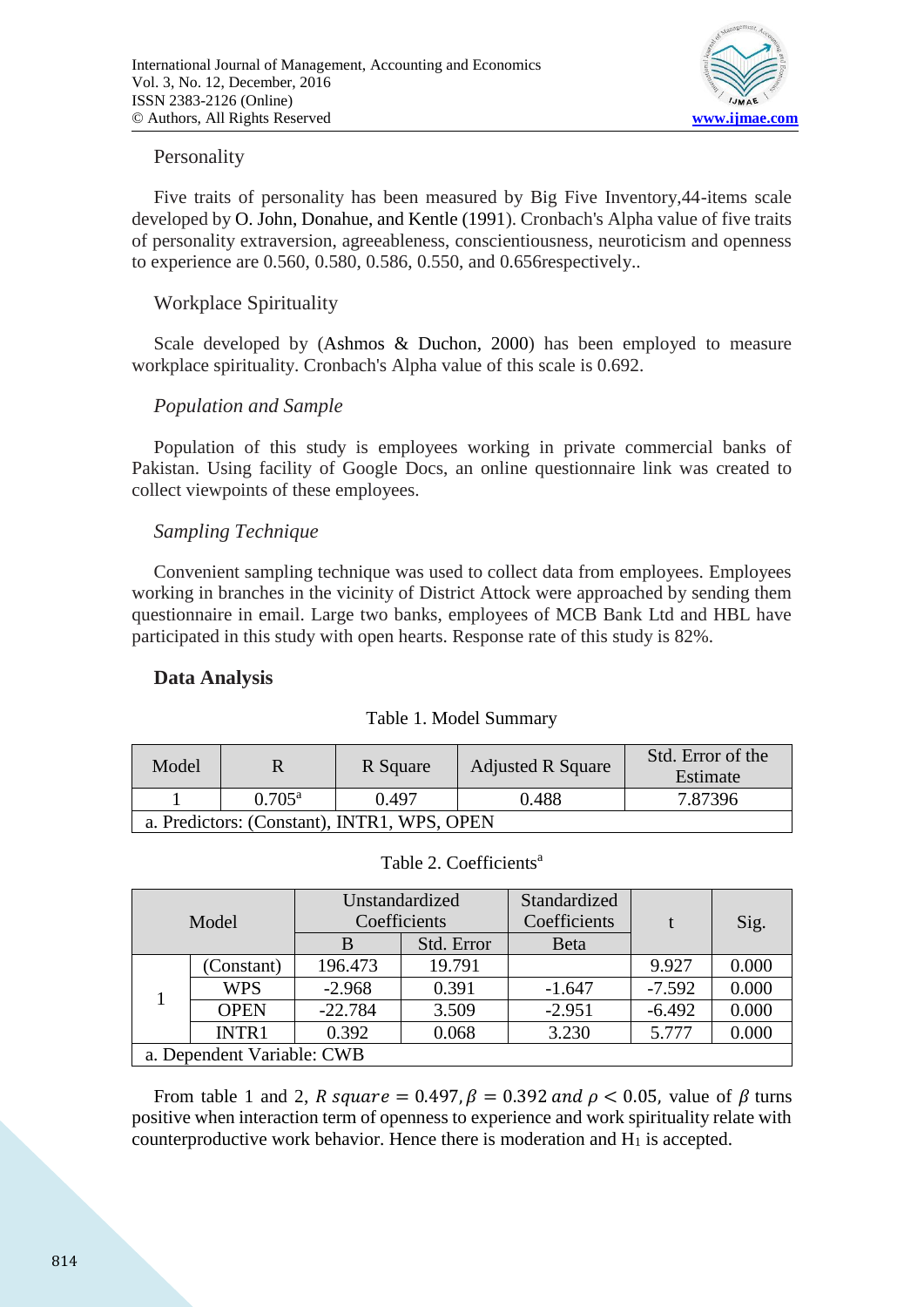

## Table 3 Model Summary

| Model                                      |                    | R Square | <b>Adjusted R Square</b> | Std. Error of the<br>Estimate |  |  |  |
|--------------------------------------------|--------------------|----------|--------------------------|-------------------------------|--|--|--|
|                                            | 0.709 <sup>a</sup> | 0.502    | 0.494                    | 7.82920                       |  |  |  |
| a. Predictors: (Constant), INTR2, WPS, CON |                    |          |                          |                               |  |  |  |

#### Table 4 Coefficients<sup>a</sup>

| Model             |                            | Unstandardized |            | Standardized |          |       |  |
|-------------------|----------------------------|----------------|------------|--------------|----------|-------|--|
|                   |                            | Coefficients   |            | Coefficients |          | Sig.  |  |
|                   |                            | B              | Std. Error | <b>Beta</b>  |          |       |  |
| (Constant)        |                            | 204.192        | 17.436     |              | 11.711   | 0.000 |  |
|                   | <b>WPS</b>                 | $-3.089$       | 0.332      | $-1.715$     | $-9.294$ | 0.000 |  |
| <b>CON</b>        |                            | $-19.894$      | 2.461      | $-3.284$     | $-8.085$ | 0.000 |  |
| INTR <sub>2</sub> |                            | 0.338          | 0.045      | 3.896        | 7.516    | 0.000 |  |
|                   | a. Dependent Variable: CWB |                |            |              |          |       |  |

Above table 3 and 4 that, R square = .502,  $\beta = 0.338$  and  $\rho < 0.05$ . Value of coefficient gets changed upon intersection of interaction term of conscientiousness and workplace spirituality with counterproductive work behavior. Thus, it is proved that workplace spirituality moderates the association of conscientiousness and counterproductive work behaviors of employees. So H<sub>2</sub> are accepted.

#### Table 5 Model Summary

| Model                                      |                 | R Square | <b>Adjusted R Square</b> | Std. Error of the<br>Estimate |  |  |  |
|--------------------------------------------|-----------------|----------|--------------------------|-------------------------------|--|--|--|
|                                            | $0.555^{\rm a}$ | 0.308    | 0.297                    | 9.22879                       |  |  |  |
| a. Predictors: (Constant), INTR3, WPS, EXT |                 |          |                          |                               |  |  |  |

## Table 6 Coefficients<sup>a</sup>

| Model |                            | Unstandardized<br>Coefficients |            | Standardized<br>Coefficients |          | Sig.  |  |
|-------|----------------------------|--------------------------------|------------|------------------------------|----------|-------|--|
|       |                            | B                              | Std. Error | <b>Beta</b>                  |          |       |  |
|       | (Constant)                 | 98.721                         | 19.058     |                              | 5.180    | 0.000 |  |
|       | <b>WPS</b>                 | $-1.372$                       | 0.349      | $0 - 762$                    | $-3.935$ | 0.000 |  |
|       | <b>EXT</b>                 | $-3.463$                       | 3.173      | $-0.550$                     | $-1.091$ | 0.277 |  |
| INTR3 |                            | 0.071                          | 0.059      | 0.615                        | 1.202    | 0.231 |  |
|       | a. Dependent Variable: CWB |                                |            |                              |          |       |  |

It is evident from data analysis that independent variable extraversion has nonsignificant relationship with counterproductive workplace behavior so here first condition of Barron and Kenny (1986) procedure for moderation testing fails. Therefore, hypothesis  $H_3$  is rejected.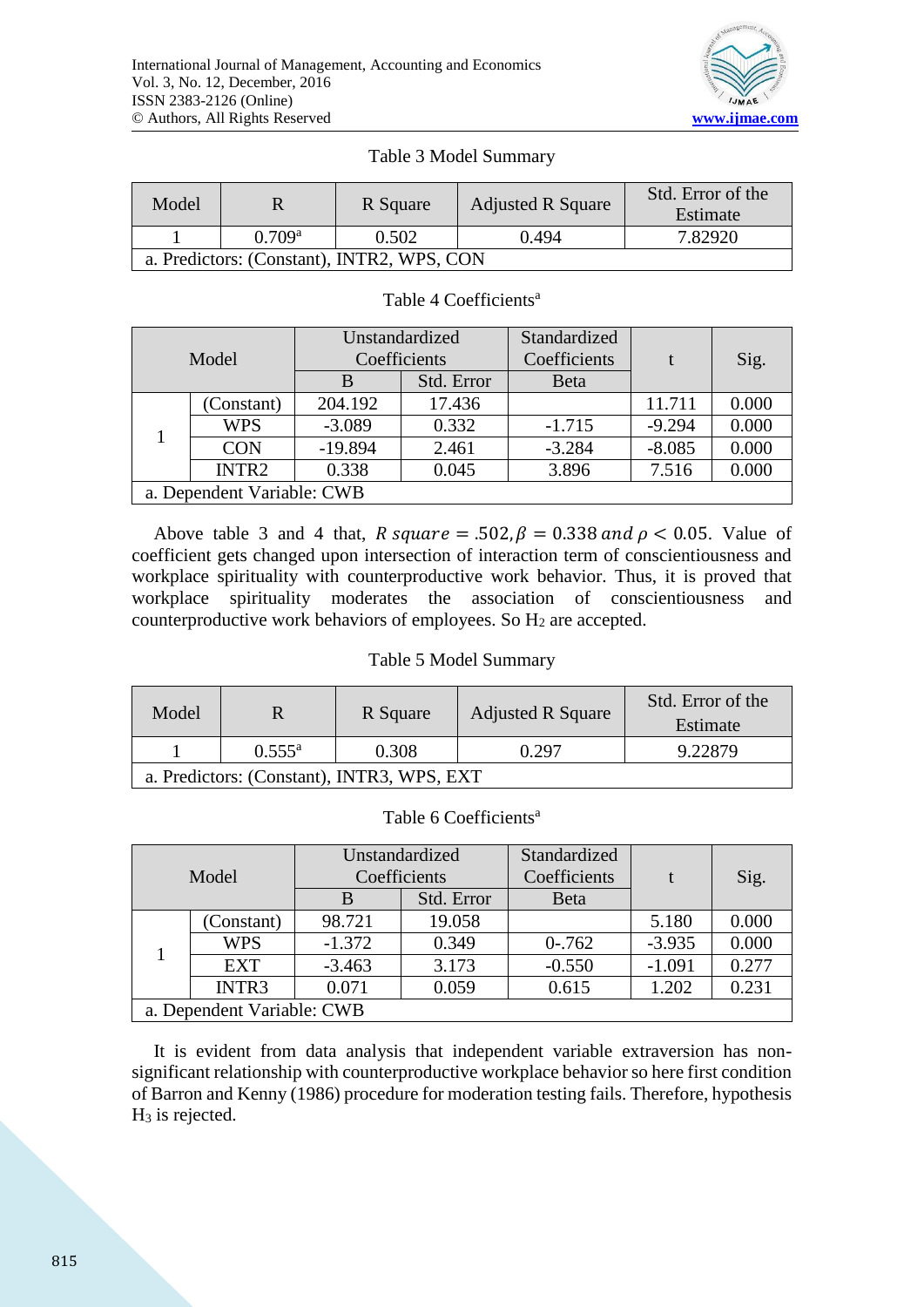

| Model                                      |                    | R Square | <b>Adjusted R Square</b> | Std. Error of the<br>Estimate |  |  |
|--------------------------------------------|--------------------|----------|--------------------------|-------------------------------|--|--|
|                                            | 0.731 <sup>a</sup> | 0.535    | 0.527                    | 7.56773                       |  |  |
| a. Predictors: (Constant), INTR4, WPS, NEU |                    |          |                          |                               |  |  |

#### Table 8 Coefficients<sup>a</sup>

| Model                      |            | Unstandardized<br>Coefficients |            | Standardized<br>Coefficients |          | Sig.  |
|----------------------------|------------|--------------------------------|------------|------------------------------|----------|-------|
|                            |            |                                | Std. Error | <b>Beta</b>                  |          |       |
| (Constant)                 |            | $-14.483$                      | 17.527     |                              | $-0.826$ | 0.410 |
|                            | <b>WPS</b> | 0.533                          | 0.326      | 0.296                        | 1.636    | 0.104 |
| <b>NEU</b>                 |            | 13.843                         | 2.530      | 2.387                        | 5.472    | 0.000 |
| INTR4                      |            | $-0.214$                       | 0.047      | $-2.014$                     | $-4.510$ | 0.000 |
| a. Dependent Variable: CWB |            |                                |            |                              |          |       |

Data analysis exhibits non-significant impact of workplace spirituality over counterproductive work behavior of employees in the presence of neuroticism. Therefore Barron and Kenny methodology of moderation is no more applicable. Hypothesis  $H_4$  is rejected.

#### Table 9 Model Summary

| Model                                      |                 | R Square | <b>Adjusted R Square</b> | Std. Error of the<br>Estimate |  |  |
|--------------------------------------------|-----------------|----------|--------------------------|-------------------------------|--|--|
|                                            | $0.733^{\rm a}$ | 0.538    | 0.531                    | 7.54269                       |  |  |
| a. Predictors: (Constant), INTR5, WPS, AGR |                 |          |                          |                               |  |  |

#### Table 10 Coefficients<sup>a</sup>

| Model |                            | Unstandardized<br>Coefficients |            | Standardized<br>Coefficients |          | Sig.  |  |  |
|-------|----------------------------|--------------------------------|------------|------------------------------|----------|-------|--|--|
|       |                            | B                              | Std. Error | <b>Beta</b>                  |          |       |  |  |
|       | (Constant)                 | 121.946                        | 17.876     |                              | 6.822    | 0.000 |  |  |
|       | <b>WPS</b>                 | $-1.366$                       | 0.364      | $-0.758$                     | $-3.755$ | 0.000 |  |  |
|       | <b>AGR</b>                 | $-9.048$                       | 2.483      | $-1.385$                     | $-3.644$ | 0.000 |  |  |
| INTR5 |                            | 0.112                          | 0.049      | 1.130                        | 2.280    | 0.024 |  |  |
|       | a. Dependent Variable: CWB |                                |            |                              |          |       |  |  |

Table 9 and 10 shows that  $\beta = 0.112$ , R square = 0.538 and  $\rho = 0.024$  <  $0.05$  and value of coefficient turns positive when interaction term of agreeableness and workplace spirituality interact with counterproductive work behavior.it concludes that workplace spirituality moderates significantly relationship of agreeableness and counterproductive work behavior. Hence  $H_5$  is accepted.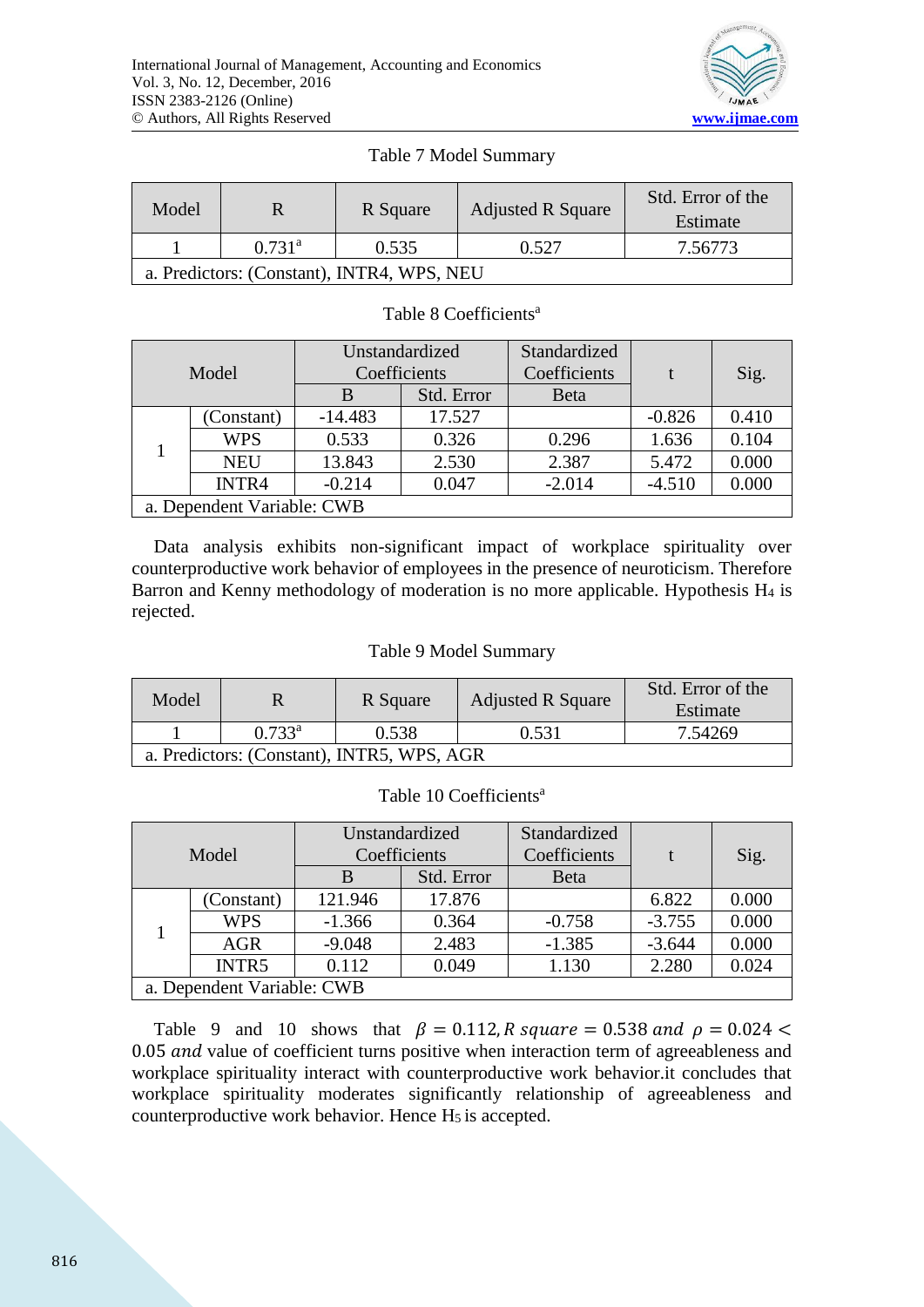

## **Conclusion**

This study shows that there is strong impact of workplace spirituality over agreeableness trait and counterproductive workplace behaviors of employees. Workplace spirituality has moderating effects over the relatedness of conscientiousness, agreeableness and openness to experience with workplace spirituality. On the other hand, Workplace spirituality does not moderate the association of extraversion and neuroticism with counterproductive workplace behaviors. There is empirical evidence about nonsignificant linkage of neuroticism with workplace spirituality.

In summary, management should understand role of workplace spirituality to get substantial and deeper engagement of employees. Keeping in mind, workplace spirituality is not panacea for behaviors problems of employees that may stem from other roots. On the other hand, management should avoid using it as manipulative attempt. Organizations, those are sincere in their efforts, should make sure that employees find meaning in their job. Ultimately, organization will reap productive behaviors of employees.

## *Limitation*

Every research study has some drawbacks and there is no exception of thiswork. Main drawback is social desirabilityeffect. Respondents have been shown to deliver desirable response besides anonymity was guaranteed. Dependence upon single source of data like self-structured questionnaire may make overstatement about relatedness of variables. Personality has been taken as constant variable in this study. There are still no unanimous evidences available about stability of personality. Future research may be conducted to analyze stability of personality traits with counterproductive work behaviors. Situational variables like culture, leadership and reward system may be investigated as moderator with personality and counterproductive work behavior.

# **References**

Ashar, H., & Lane-Maher, M. (2004). Success and spirituality in the new business paradigm. *Journal of management inquiry, 13*(3), 249-260.

Ashmos, D. P., & Duchon, D. (2000). Spirituality at work: A conceptualization and measure. *Journal of management inquiry, 9*(2), 134.

Baron, R. M., & Kenny, D. A. (1986). The moderator–mediator variable distinction in social psychological research: Conceptual, strategic, and statistical considerations. *Journal of personality and social psychology, 51*(6), 1173.

Barrick, M. R., & Mount, M. K. (1991). The big five personality dimensions and job performance: a meta‐analysis. *Personnel psychology, 44*(1), 1-26.

Barrick, M. R., Mount, M. K., & Judge, T. A. (2001). Personality and performance at the beginning of the new millennium: What do we know and where do we go next? *International Journal of Selection and Assessment, 9*(1‐2), 9-30.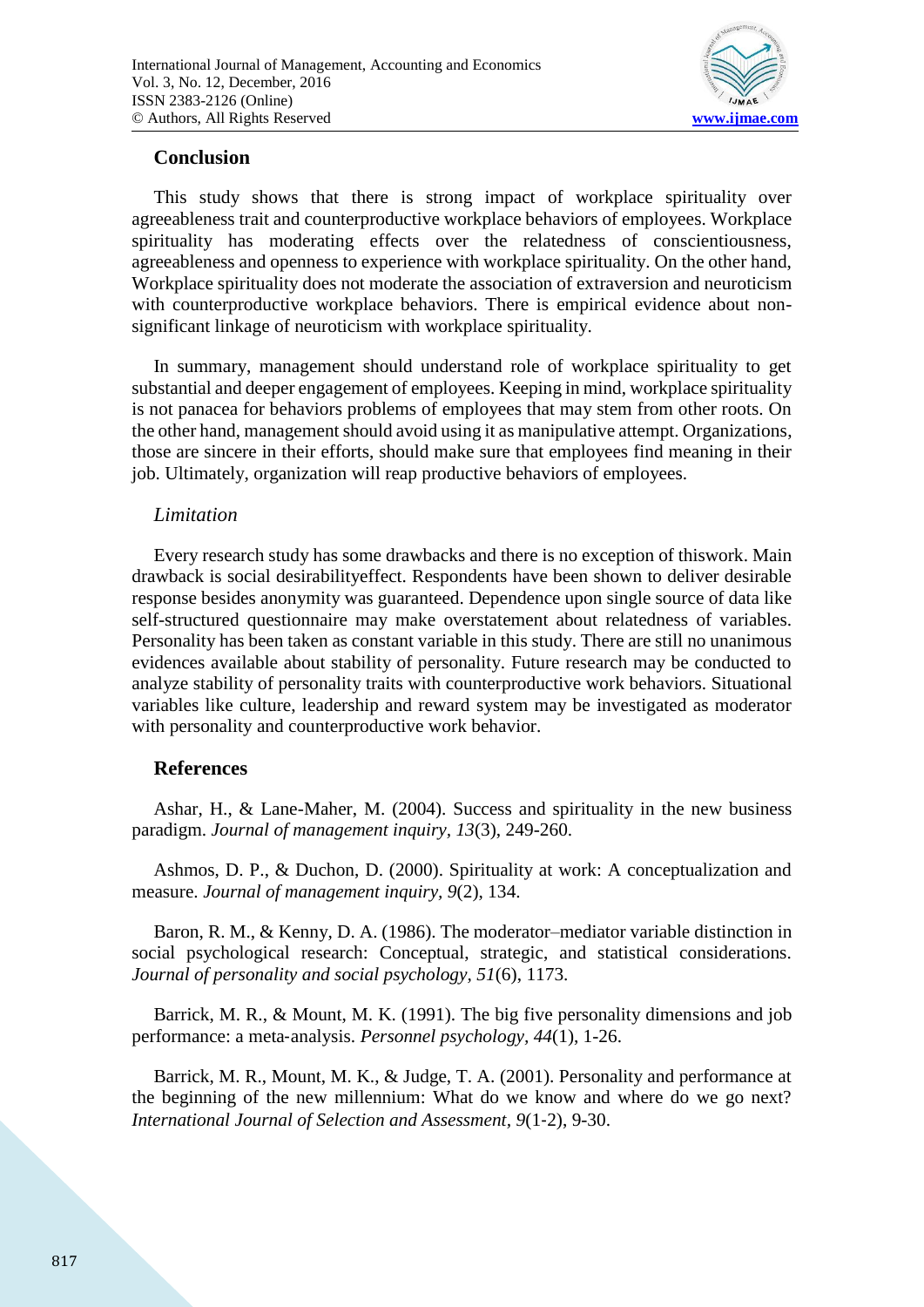

Barrick, M. R., Stewart, G. L., Neubert, M. J., & Mount, M. K. (1998). Relating member ability and personality to work-team processes and team effectiveness. *Journal of Applied psychology, 83*(3), 377.

Berry, C. M., Ones, D. S., & Sackett, P. R. (2007). Interpersonal deviance, organizational deviance, and their common correlates: a review and meta-analysis. *Journal of Applied psychology, 92*(2), 410.

Bruursema, K. (2007). How individual values and trait boredom interface with job characteristics and job boredom in their effects on counterproductive work behavior.

Buss, A. H. (1962). The psychology of aggression. *The Journal of Nervous and Mental Disease, 135*(2), 180-181.

Case, J. (2000). *Employee theft: The profit killer*: John Case & Associates.

Cash, K. C., & Gray, G. R. (2000). A framework for accommodating religion and spirituality in the workplace. *The Academy of Management Executive, 14*(3), 124-133.

Cullen, M. J., & Sackett, P. R. (2003). Personality and counterproductive workplace behavior. *Personality and work: Reconsidering the role of personality in organizations, 14*(2), 150-182.

Dalal, R. S. (2005). A meta-analysis of the relationship between organizational citizenship behavior and counterproductive work behavior. *Journal of Applied psychology, 90*(6), 1241.

Douglas, S. C., & Martinko, M. J. (2001). Exploring the role of individual differences in the prediction of workplace aggression. *Journal of Applied psychology, 86*(4), 547.

Duffy, M. K., Ganster, D. C., & Pagon, M. (2002). Social undermining in the workplace. *Academy of Management Journal, 45*(2), 331-351.

Fox, S., Spector, P. E., & Miles, D. (2001). Counterproductive work behavior (CWB) in response to job stressors and organizational justice: Some mediator and moderator tests for autonomy and emotions. *Journal of vocational behavior, 59*(3), 291-309.

Furnham, A., & Fudge, C. (2008). The five factor model of personality and sales performance. *Journal of Individual Differences, 29*(1), 11-16.

Garcia‐Zamor, J. C. (2003). Workplace spirituality and organizational performance. *Public administration review, 63*(3), 355-363.

Giacalone, R. A., Riordan, C. A., & Rosenfeld, P. (1997). Employee sabotage. *Antisocial behavior in organizations*, 109-129.

Hogan, R. (1996). Personality assessment.

Hollinger, R. C., & Clark, J. P. (1982). Formal and informal social controls of employee deviance. *The Sociological Quarterly, 23*(3), 333-343.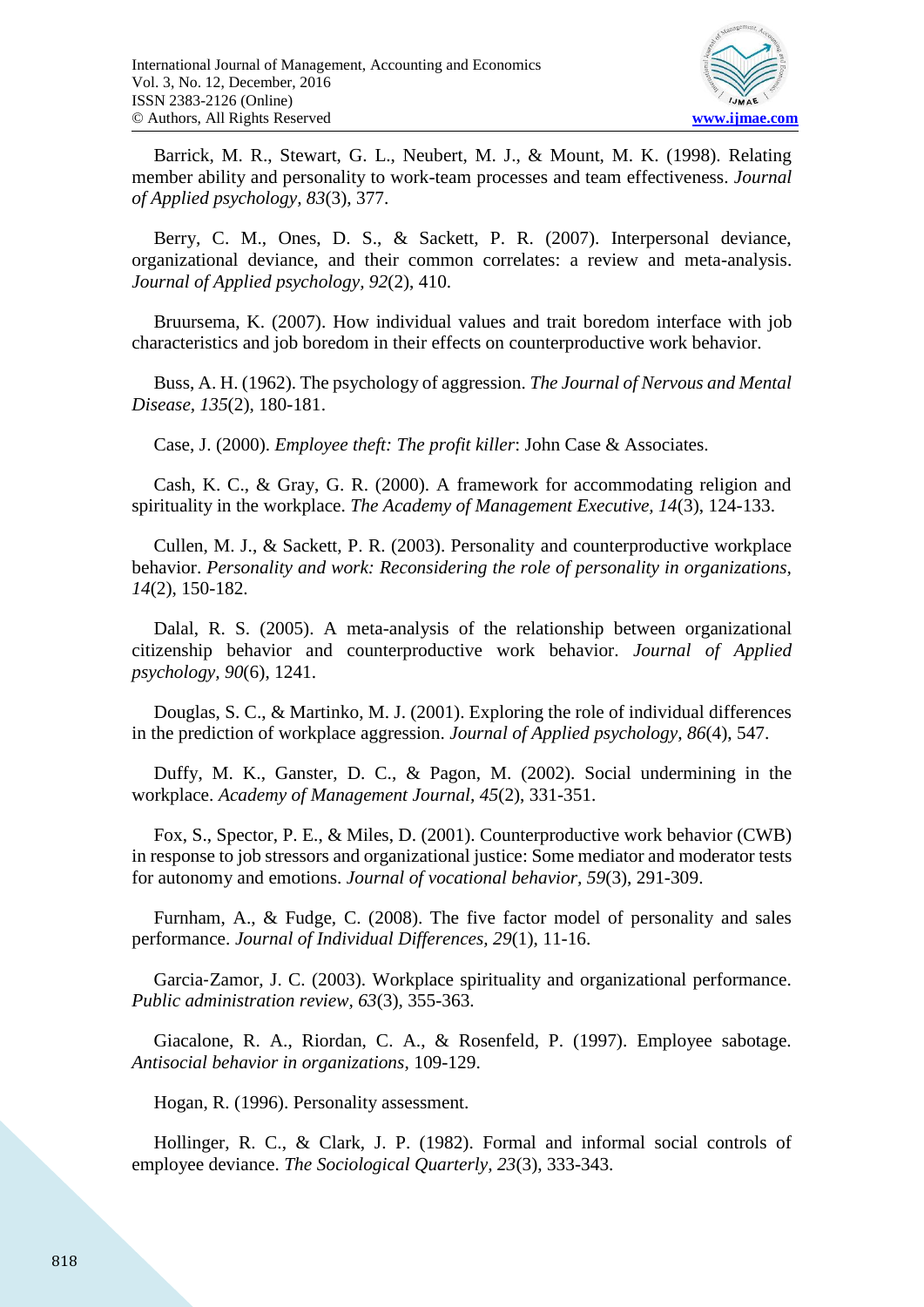

Hough, L. M. (1992). The'Big Five'personality variables--construct confusion: Description versus prediction. *Human Performance, 5*(1-2), 139-155.

Hurtz, G. M., & Donovan, J. J. (2000). Personality and job performance: the Big Five revisited. *Journal of Applied psychology, 85*(6), 869.

Ilies, R., Hauserman, N., Schwochau, S., & Stibal, J. (2003). Reported incidence rates of work‐related sexual harassment in the United States: using meta‐analysis to explain reported rate disparities. *Personnel psychology, 56*(3), 607-631.

Jensen‐Campbell, L. A., & Graziano, W. G. (2001). Agreeableness as a moderator of interpersonal conflict. *Journal of personality, 69*(2), 323-362.

John, O., Donahue, E., & Kentle, R. (1991). The Big Five Inventory—Versions 4a and 54. Institute of Personality and Social Research. Berkeley. *CA: University of California Berkeley. URL: http://www. ocf. berkeley. edu/johnlab/bfi. htm [accessed 27 March 2011]*.

John, O. P., & Srivastava, S. (1999). The Big Five trait taxonomy: History, measurement, and theoretical perspectives. *Handbook of personality: Theory and research, 2*(1999), 102-138.

Ketchen, D. J., Craighead, C. W., & Buckley, M. R. (2008). Time bandits: How they are created, why they are tolerated, and what can be done about them. *Business Horizons, 51*(2), 141-149.

Kim, Y., & Seidlitz, L. (2002). Spirituality moderates the effect of stress on emotional and physical adjustment. *Personality and individual differences, 32*(8), 1377-1390.

Klotz, A. C., & Buckley, M. R. (2010). 'Where everybody knows your name': Lessons from small business about preventing workplace violence. *Business Horizons, 53*(6), 571- 579.

Lazar, A. (2016). Personality, religiousness and spirituality–interrelations and structure–in a sample of religious Jewish women. *Mental Health, Religion & Culture, 19*(4), 307-322.

LeBlanc, M. M., & Barling, J. (2005). Understanding the many faces of workplace violence. *Counterproductive work behavior: Investigations of actors and targets*, 41-63.

Liao, H., & Chuang, A. (2004). A multilevel investigation of factors influencing employee service performance and customer outcomes. *Academy of Management Journal, 47*(1), 41-58.

McCrae, R. R. (1999). Mainstream personality psychology and the study of religion. *Journal of personality, 67*(6), 1209-1218.

McCrae, R. R., & Terracciano, A. (2005). Personality profiles of cultures: aggregate personality traits. *Journal of personality and social psychology, 89*(3), 407.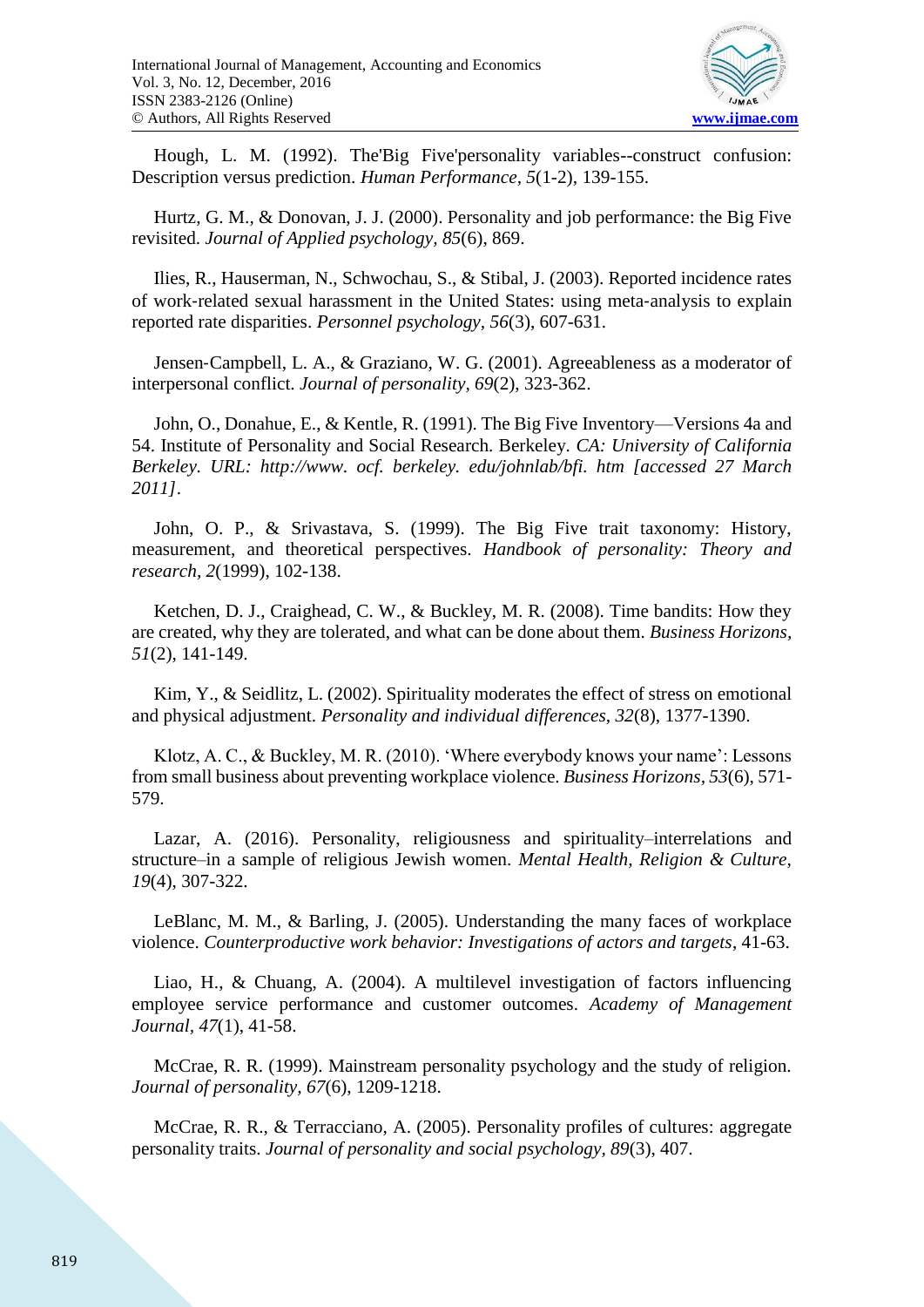

Milliman, J., Czaplewski, A. J., & Ferguson, J. (2003). Workplace spirituality and employee work attitudes: An exploratory empirical assessment. *Journal of organizational change management, 16*(4), 426-447.

Mount, M., Ilies, R., & Johnson, E. (2006). Relationship of personality traits and counterproductive work behaviors: The mediating effects of job satisfaction. *Personnel psychology, 59*(3), 591-622.

Mount, M. K., & Barrick, M. R. (1995). The Big Five personality dimensions: Implications for research and practice in human resources management. *Research in personnel and human resources management, 13*(3), 153-200.

Mount, M. K., Barrick, M. R., & Stewart, G. L. (1998). Five-factor model of personality and performance in jobs involving interpersonal interactions. *Human Performance, 11*(2-3), 145-165.

Neal, J. A. (1997). Spirituality in management education: A guide to resources. *Journal of management education, 21*(1), 121-139.

Ones, D. S., Viswesvaran, C., & Schmidt, F. L. (1993). Comprehensive meta-analysis of integrity test validities: Findings and implications for personnel selection and theories of job performance. *Journal of Applied psychology, 78*(4), 679.

Pandey, A., & Gupta, R. K. (2008). Spirituality in Management A Review of Contemporary and Traditional Thoughts and Agenda for Research. *Global Business Review, 9*(1), 65-83.

Piedmont, R. L. (1999). Does spirituality represent the sixth factor of personality? Spiritual transcendence and the five‐factor model. *Journal of personality, 67*(6), 985- 1013.

Rego, A., Cunha, M. P. E., & Oliveira, M. (2008). Eupsychia revisited: The role of spiritual leaders. *Journal of Humanistic Psychology, 48*(2), 165-195.

Robinson, S. L., & Bennett, R. J. (1995). A typology of deviant workplace behaviors: A multidimensional scaling study. *Academy of Management Journal, 38*(2), 555-572.

Sackett, P. R., Berry, C. M., Wiemann, S. A., & Laczo, R. M. (2006). Citizenship and counterproductive behavior: Clarifying relations between the two domains. *Human Performance, 19*(4), 441-464.

Salgado, J. F. (1997). The Five Factor Model of personality and job performance in the European Community. *Journal of Applied psychology, 82*(1), 30.

Salgado, J. F. (2002). The Big Five personality dimensions and counterproductive behaviors. *International Journal of Selection and Assessment, 10*(1‐2), 117-125.

Salgado, J. F. (2003). Predicting job performance using FFM and non‐FFM personality measures. *Journal of Occupational and Organizational Psychology, 76*(3), 323-346.